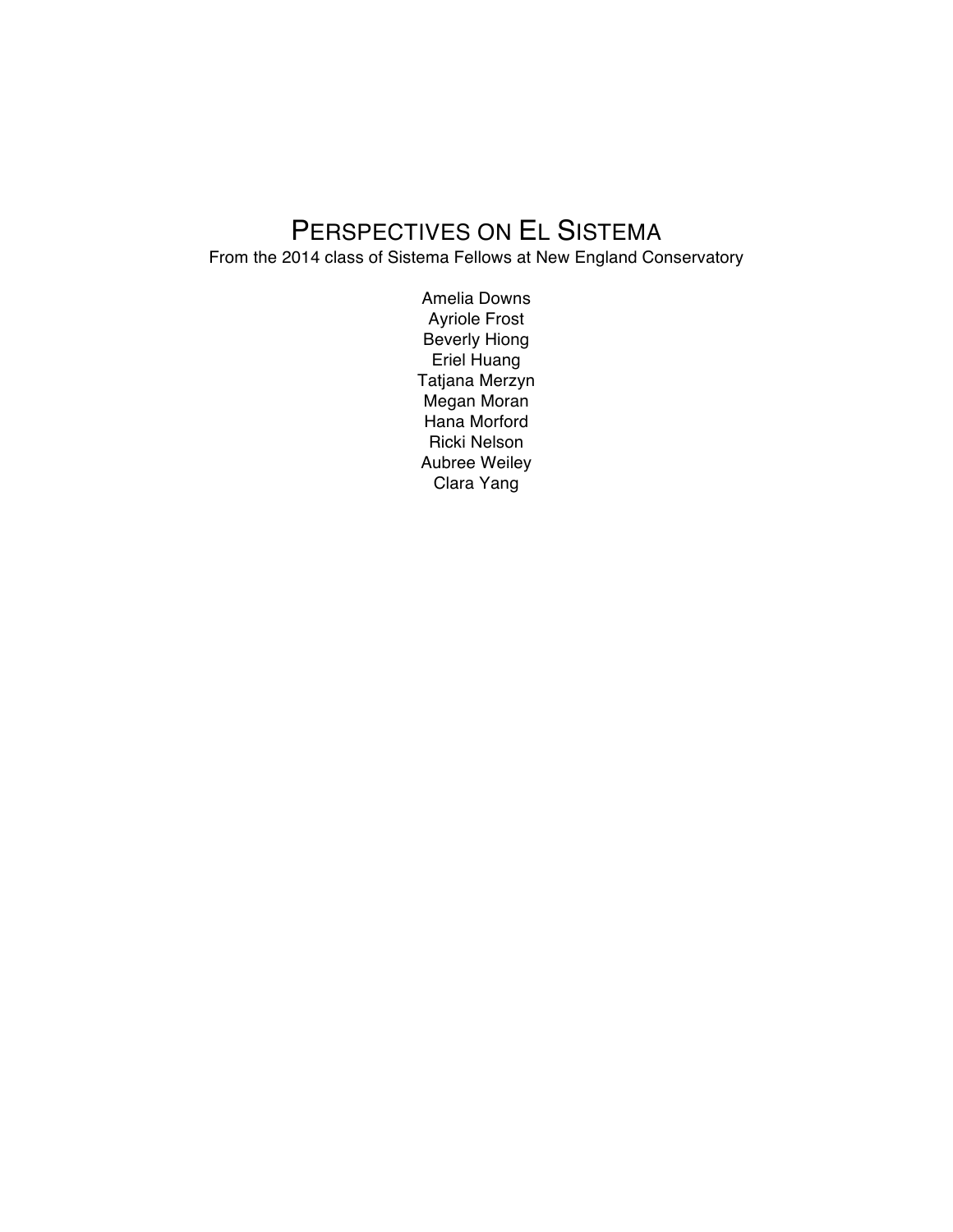# **Table of Contents**

| Positive learning atmosphere       |  |
|------------------------------------|--|
| Fearless, passionate drive         |  |
| Community responsibility           |  |
| Culture of leadership              |  |
| Humility                           |  |
|                                    |  |
| Part of the Sistema Family         |  |
| Teacher training and collaboration |  |
| Positive learning atmosphere       |  |
| Peer mentorship                    |  |
|                                    |  |
| <b>Resilient spirit</b>            |  |
| Community                          |  |
| Fearless, passionate drive         |  |
|                                    |  |
| <b>Resilient spirit</b>            |  |
| Community                          |  |
| Fearless, passionate drive         |  |
| 10                                 |  |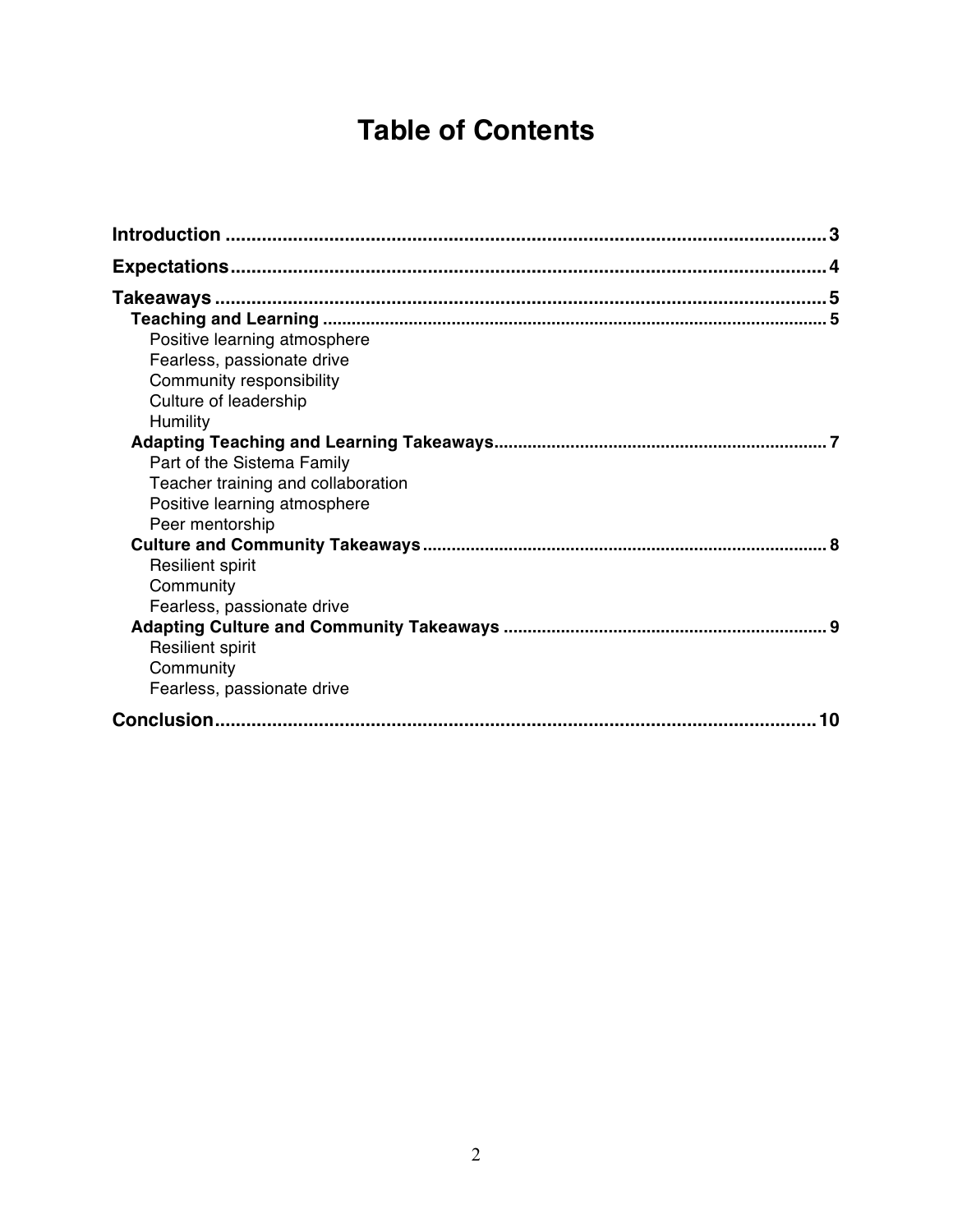## **Introduction**

This paper has been prepared by the 2014 Class of Sistema Fellows at New England Conservatory following our month-long residency in Venezuela in November 2013. It has been specifically written in response to a request from Dr. Abreu for the Fellowship to provide El Sistema with thoughts and reflections on our expectations prior to our trip, and our time observing and working with the program<sup>1</sup>. As curious and committed learners in the expanding field of El Sistema, we feel it is our responsibility to share our learning with all educators dedicated to social justice through the arts.

Herein we offer a glimpse of our collective insight, immersed in the Venezuelan tradition, as a possible resource to others in this field. In addition, it expresses our ambitions to use these considerations in our future work.

We are eager to present this paper as a token of our great esteem for Dr. Abreu and the immense generosity and kindness we experienced in gaining unparalleled access to El Sistema in Venezuela. We hope our collective voices can reflect our deep appreciation for having been so warmly embraced by the El Sistema family.

 $<sup>1</sup>$  This version has been edited for distribution.</sup>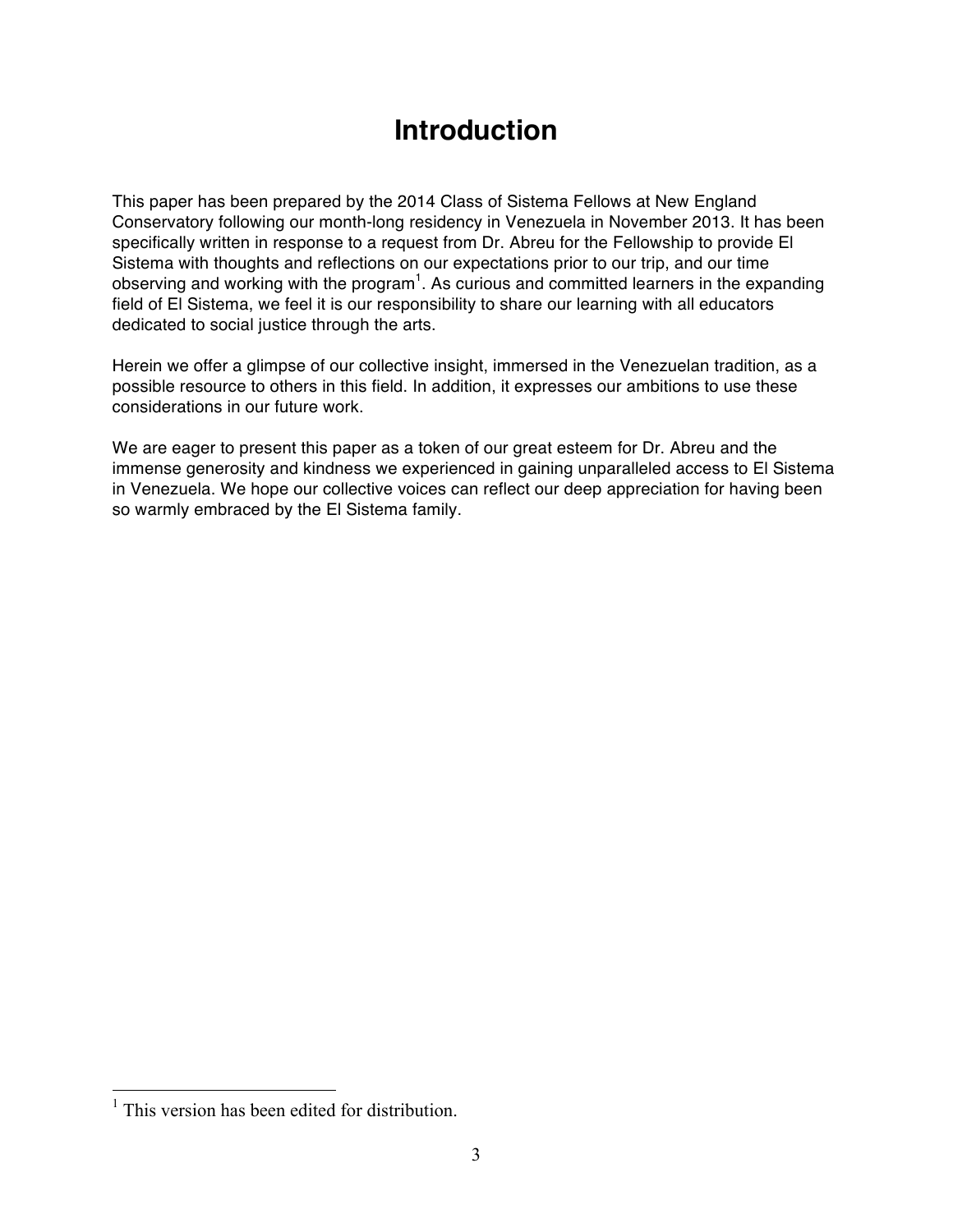## **Expectations**

Before we left for Venezuela, we had the opportunity to speak with numerous similarly fortunate people who had visited El Sistema at the source, and they told us that our lives would be transformed. They encouraged us not to have expectations, but to be open-minded and to immerse ourselves totally in the experience.

However, we had some pre-conceived notions and questions even before coming into the fellowship about what made El Sistema so successful. They most probably came about from watching clips such as "Tocar y Luchar", "El Sistema" and videos of various ensembles on YouTube, and reading online and printed sources that past fellows and other musicians had written about the program. These are some of them:

**Magic -** We expected to uncover something remarkably different, a secret, which made El Sistema have such an extraordinary impact.

**Target population -** Some of us had the impression that the program was designed specifically for children from less privileged backgrounds.

**Social change -** We believed that El Sistema had been creating large-scale social change, but we did not know how or what "social change" in the context of Venezuela exactly entailed. We expected to come closer to an understanding of the ideas and practices and how we could translate them into our cultures.

**Centralization -** We thought that there would be a great disparity of musical quality and resources between Caracas and Barquisimeto compared to the rural núcleos.

**Societal influence -** We were wondering how El Sistema could create a safe and wellstructured space within a violent and sometimes disorganized environment.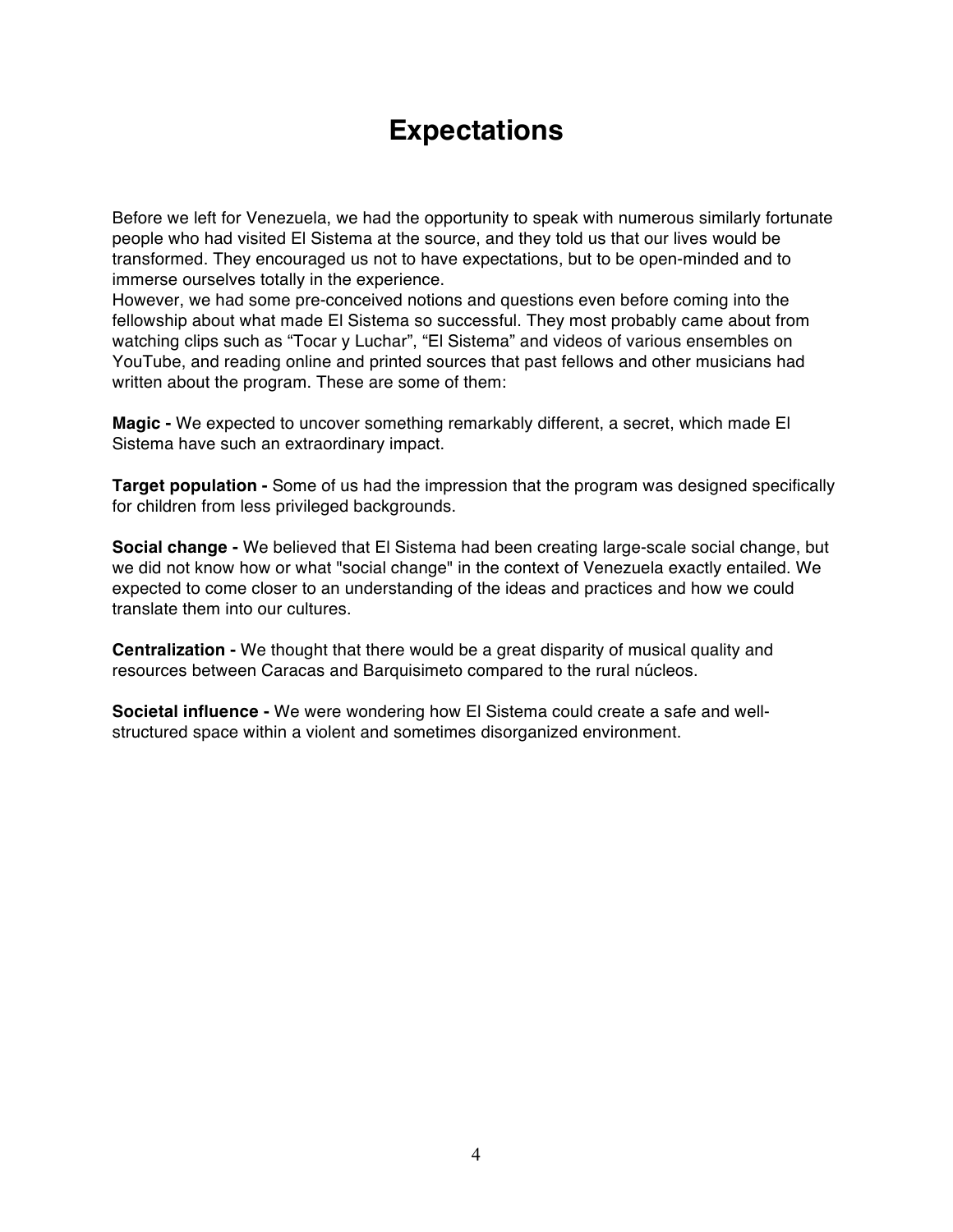## **Takeaways**

When asked to identify what struck us the most about our visit to Venezuela, we found that our experiences could be separated into two larger groups: 1. teaching and learning, and 2. culture and community. Below are some of our thoughts on our most distinctive experiences, and how we feel we can apply those experiences to our future work.

### **Teaching and Learning**

#### **Positive learning atmosphere**

There is a genuine hunger for growth and a serious respect for the tenacity necessary to achieve. Hard work is transparent and the fellowship and camaraderie of the El Sistema community lend in creating a unique educational atmosphere. Infused in learning is a sense of shared experience and there is joy in this learning. Frustrations and triumphs are met with empathy and laughter. El Sistema creates space for healthy competition, but also supports people in their mistakes so that the greater community improves. There is trust and empowerment in the people who by working together help to create a nurturing and safe atmosphere so that everyone can thrive personally and musically. This is where social action is occurring, in the space provided and exemplified by all community members. The learning atmosphere also allows for the cultivation of a multiplicity of roles as a musician, which has been summarized by previous Fellows as CATS (Citizen, Artist, Teacher, Scholar), but could also include a myriad of music-related positions from administrator to luthier. Indeed, many staff members at Fundamusical and at the núcleos are alumni. Overall, there is a much more relaxed and friendly learning culture; where experiments and changes are supported, relevant music making encouraged, students are given positive encouragement rather than demoralizing feedback, and mistakes are not seen as failures but work in progress.

#### **Fearless, passionate drive**

The pedagogy of El Sistema reflects the notion of fearless, passionate drive. Children perform constantly—often giving multiple performances each week—in an effort to constantly improve upon what they know and are able to do. Students discuss with great pride the challenging repertoire they are studying and the new artistic projects they are cultivating (e.g. a student-led, rock orchestra initiative of *Beatles* music), never daunted by the difficulty of these initiatives nor concerned about having all the necessary prerequisites (i.e. the technical skills or resources) in place prior to starting. Instead, they embark upon their studies with true chutzpah and zeal. Because students develop and experiment at such a fast pace, they are simply striving to do their best—not to obtain perfection—with each new performance and piece learned. Without fear of mistakes, students and teachers are freed to take on new artistic challenges, stretch their boundaries, and enjoy the journey of learning as much as they do the product of their hard work.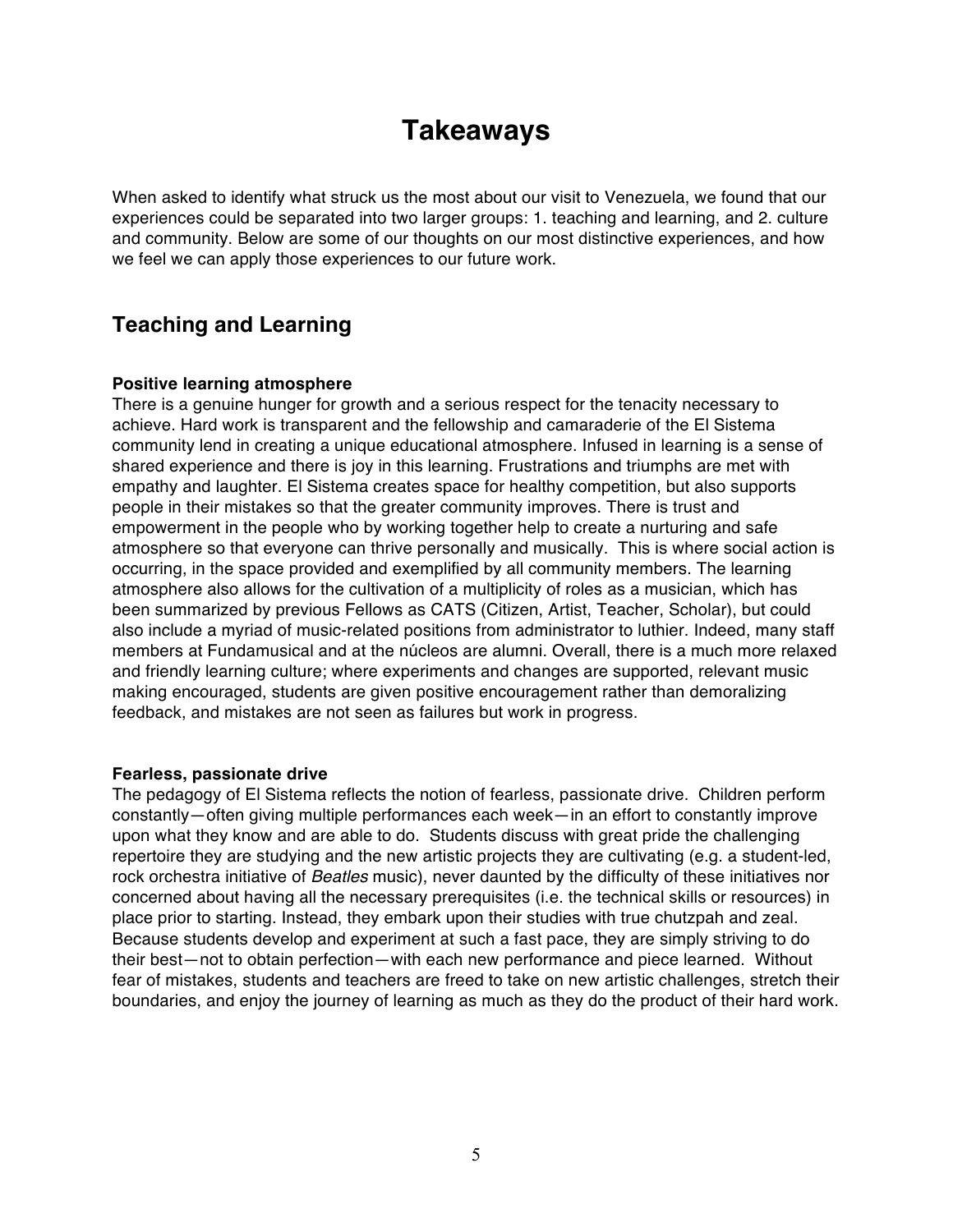#### **Community responsibility**

Since the very beginning of El Sistema, the musicians in Dr. Abreu's youth orchestra have felt the responsibility to bring music back to the community – not only to their own community, but also to all communities in the country. Their sense of responsibility is so strong that they would spend entire days traveling to reach even the remotest villages. Most of the teachers in El Sistema have once been students; many of them are teachers and students at the same time. They have all experienced how the collective practice of music has transformed their lives. This awareness and their gratitude are the sources of the great willingness of giving something back to the community. For Venezuelans in El Sistema, wherever you go, it is a matter of course to pass on your knowledge and experience to other children.

#### **Culture of leadership**

One of the strongest impressions taken away from the experience in Venezuela was the culture of leadership. Throughout the program, administrators, teachers, students and families in El Sistema have faith and dedication in the mission while prioritizing the student in every decision. From the pure intention of one leader, Dr. Abreu helped to create an environment of collaboration, responsiveness, and empowerment that nourishes the very best in humanity.

#### **Humility**

El Sistema inspires humility in conjunction with the responsibility to teach. In turn, this creates the insatiable desire to learn. El Sistema fosters familial relationships that blur the lines of student-teacher, 'them' and 'us', but instead reflect the position of friends in a joint musical learning journey. There is no sense of a strict hierarchy amongst members of a núcleo, but instead humility in those who are more experienced sharing their expertise with others, being aware of their own knowledge gaps and wanting to learn more, at whichever level they operate on. For example, we heard of teachers with forty years' worth of experience taking classes at a conservatory with their eighteen-year old students. No matter how many years of experience accrued, distinguished degrees of higher learning achieved, or repertoire performed, Venezuelans of El Sistema constantly seek out ways to improve.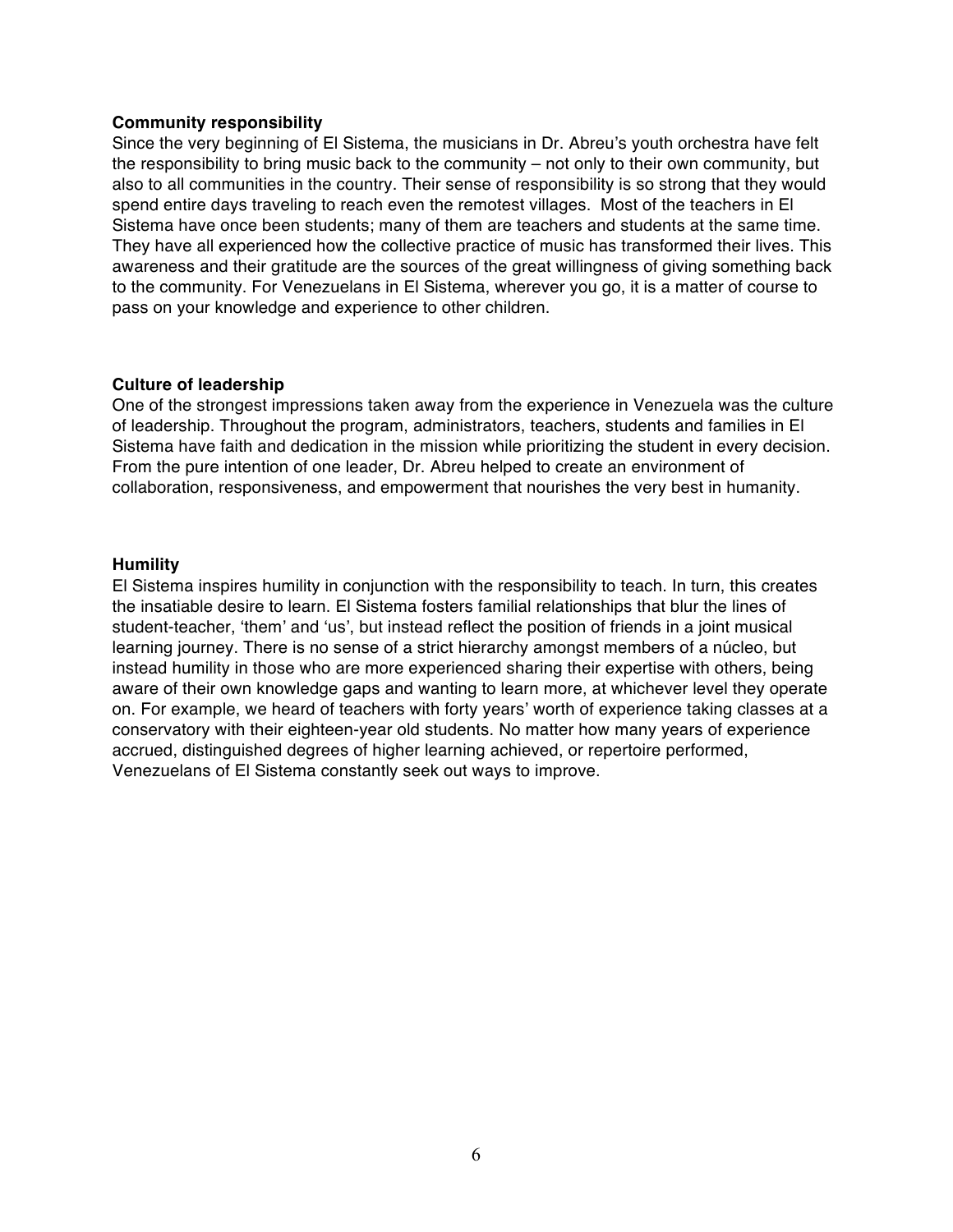### **Adapting Teaching and Learning Takeaways**

#### **Part of the Sistema family**

We have become part of the Sistema family, and with that comes responsibility. We will retain the essence of Sistema to the best of our abilities, while utilizing our own strengths as leaders. We will help create a culture of leadership that empowers each community member to collaborate, strive for excellence, lead, support, and respect each individual's inherent value. We will exemplify dedication and faith in a common mission that will inspire all members of the community. We will trust in our own skills and the skills of others, knowing we may make mistakes, but intentionally support and respect each other. Within us lies the key to creating positive social ripple effects, and beyond teaching techniques or best practices, we believe creating that culture is most impactful regardless of where one is in the world.

#### **Teacher training and collaboration**

There are extraordinary and diverse music education programs in the United States and a palpable spirit of collaboration is already underway. While time and resources may be spread thin, focusing on the sharing of experience may lighten the heavy loads we carry. Through commitment to developing engaging and accessible partnerships, music education as a field may better explore the joy found in this generosity and the powerful possibilities of alliance. Arts organizations can provide additional teacher training, providing a space for the teachers to exchange their ideas, observe, and give feedback to other colleagues.

#### **Positive learning atmosphere**

To create a positive learning atmosphere, it begins with being transparent with students and staff members about what the leaders still have yet to learn, and asking for help and input in learning these things. This will instill the idea that great accomplishment stems from the constant search for more information, more ways to accomplish the same tasks, and more input and insight from others on how to proceed in order to improve.

#### **Peer mentorship**

In the United States, where the cultural differences require more intention to get students to become natural leaders and teachers, it is important to make teaching as routine as scales and posture. Teaching opportunities must be a part of everyday life in the U.S. núcleo. Tools like mentorship, a unified curriculum and peer teaching should be an integral part of our programs. Gradually, students can be given more responsibility in the núcleo so that the trained teachers become facilitators, supervisors and guides, so that the núcleo begins to teach itself.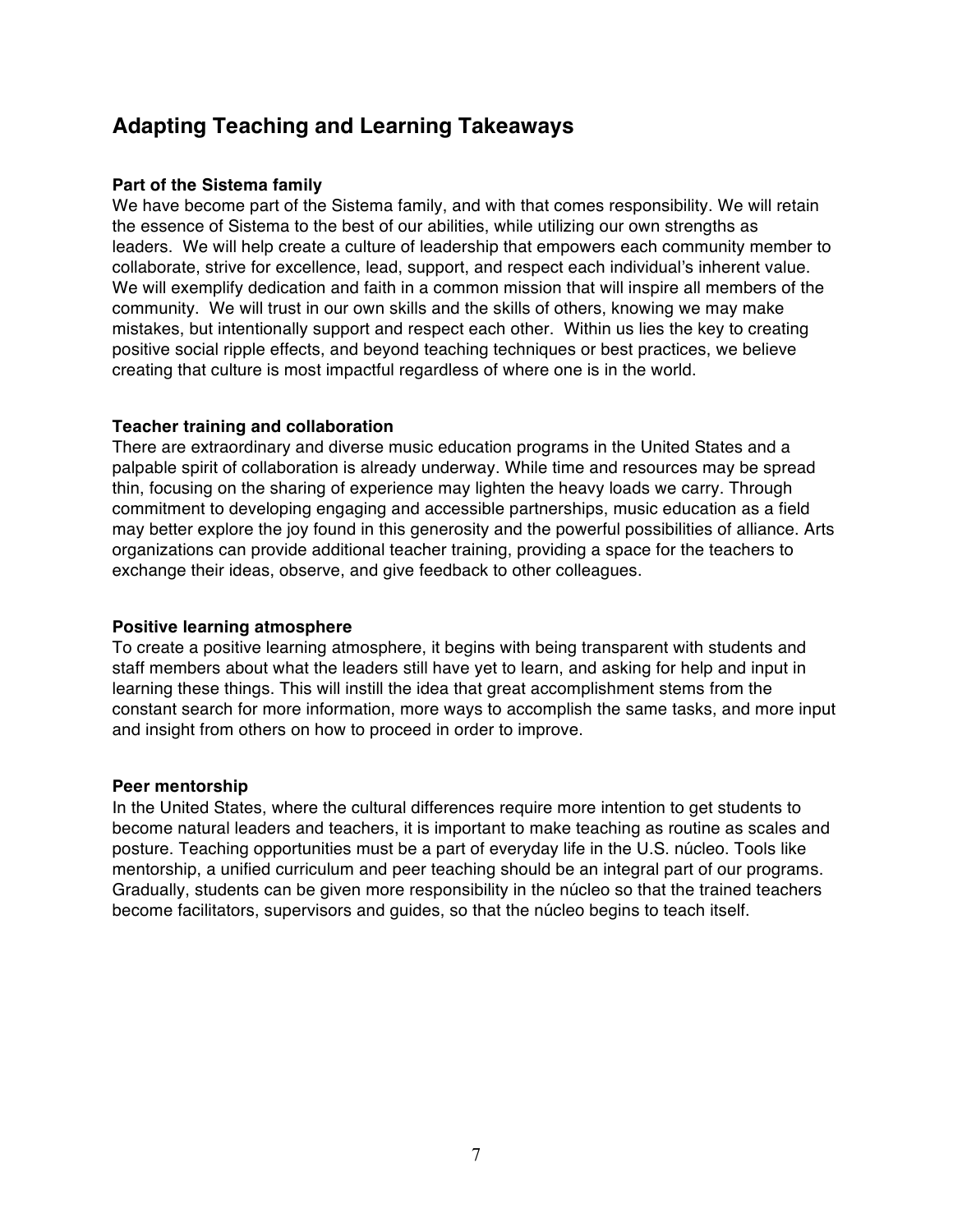### **Culture and Community Takeaways**

#### **Resilient spirit**

In El Sistema, music brings hope. Experiencing El Sistema at the source and understanding the political and social situation in Venezuela has shed light on the importance this program has. It gives hope to those who have nowhere else to turn, and transforms lives. El Sistema is life to many of the teachers and students. Perhaps it is slowly repairing the social fabric of a country by giving the participants an outlet where they can see that their efforts produce results, where other aspects of society may seem out of their control. They see and believe what they do can have a positive trajectory on their lives.

In addition, we were inspired by the collective psychological resilience of the students, which was bolstered by an attachment to strong, positive communities. We observed that all of the children in El Sistema wholeheartedly had a mindset of "Sí, se puede," or in English, "Yes, you can." Although the majority of them come from underprivileged backgrounds, there was no sense of inadequacy or of constraint by social or physical challenges. Furthermore, we saw children managing and mastering small adversities, a coping skill that they will likely use to navigate heavier stressors in the future. We left Venezuela with no doubt that they would develop into healthy, strong adults with an inherent capacity for optimism and self-confidence.

Lastly, we believe that one of the core components of this resilient spirit is faith. Defined in the Merriam-Webster dictionary as "a strong belief or trust in someone or something," this foundation of faith almost singlehandedly embodies the source of the strength and fortitude of the El Sistema culture in Venezuela.

#### **Community**

The present day manifestation of El Sistema is not magic; rather, it is the collective effort of countless, big-hearted people who practice music as deeply as they believe in the inherent spirit of music. The holistic value of communal music making was demonstrated through total access to anyone who wanted to play, regardless of socioeconomic backgrounds or physical and mental challenges. Students come to masterclasses with others, expanding the one student per hour lesson to a shared learning experience. Furthermore, it was apparent that the orchestra was the heart and pride of each community and that the strongest were those who gained strength from the simultaneity of supporting and being supported by others.

#### **Fearless, passionate drive**

Another integral component of El Sistema's culture is the pervasive attitude of fearless, passionate drive. Members of the El Sistema community demonstrate a propensity for dreaming big, embracing challenges as opportunities, and having the tenacity to move forward at a feverish pace in order to make their visions a reality. This mentality exists in all aspects of El Sistema, from program structure to pedagogical philosophy to artistic programming. More than one núcleo director we observed exuded quiet confidence, determination, and conviction to help as many students as possible. These leaders believe in the impossible, never overwhelmed by the magnitude of the task at hand. This drive ripples through all constituents of the El Sistema community, rendering them a courageous attitude that provides them the capacity to keep pushing onward and upward.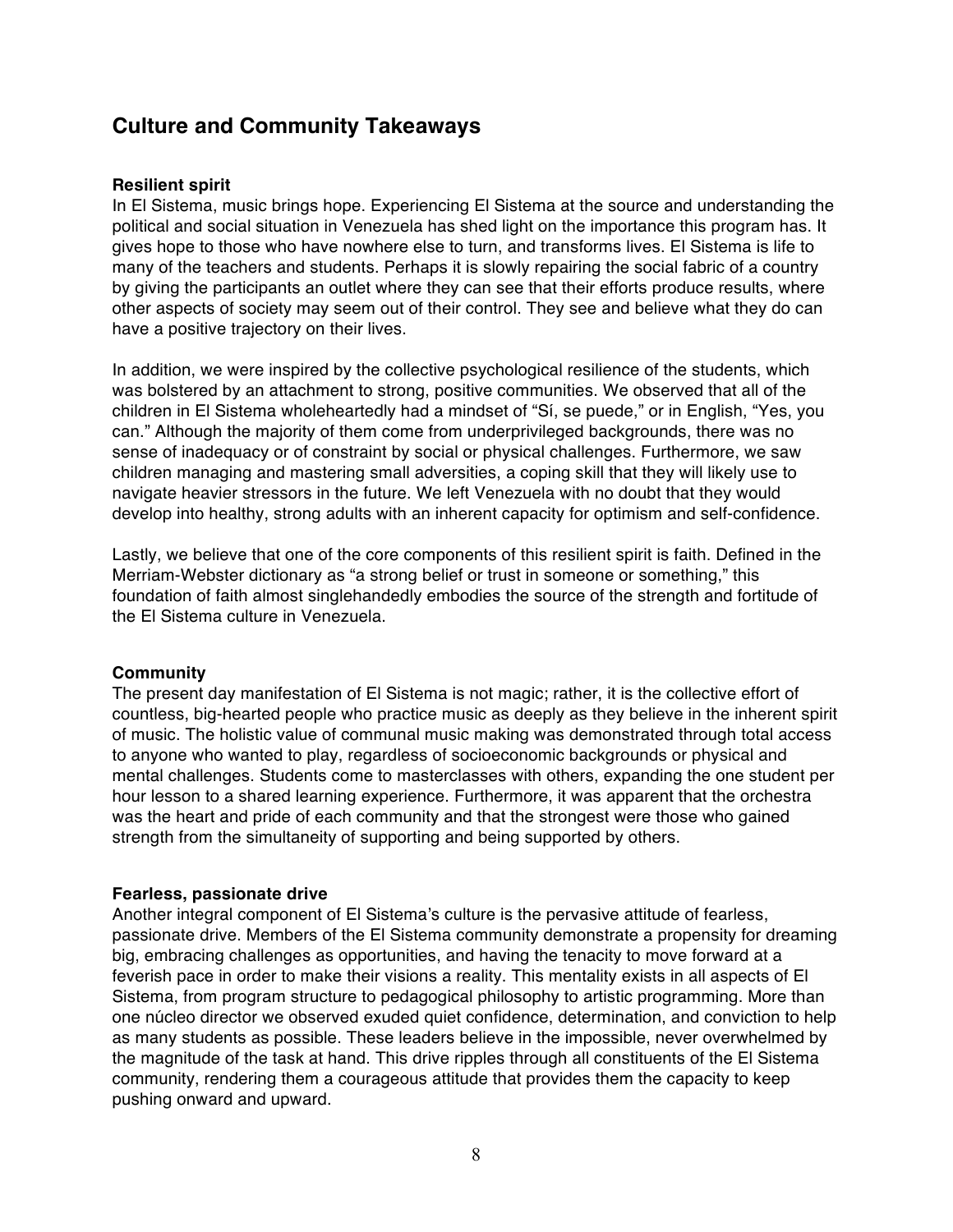### **Adapting Culture and Community Takeaways**

#### **Resilient spirit**

In our future endeavors as leaders of El Sistema inspired programs, we strive to embody this resilient spirit. El Sistema has shown us that a movement of this scale can only come to life when our whole hearts and souls are poured into it without distractions, such as self-doubt and the attractiveness of greener pastures. We also seek to develop this psychosocial resilience in our students, in an effort to partially address the physical, social, and mental well being of the entire child, and thereby heal entire communities. We strive to empower young people to take ownership of their futures, which is one aspect of El Sistema that can be translated into any youth development program in any culture.

#### **Community**

We wish to re-awaken the sense of community, belonging, and sharing inherent in all of us, especially with children. We will create and facilitate processes of inclusion within music making among all children, regardless of socioeconomic class or ability. More than ever, we are aware of the urgency of acquiring relevant leadership skills so that we can model the culture we wish to promote in our communities.

#### **Fearless, passionate drive**

It was inspiring to witness how those of El Sistema approach life's challenges with such boundless energy and unrestrained joy, reveling in the process as well as product of their efforts. By pushing themselves out of their comfort zone and giving themselves space to stretch their boundaries, they are able to constantly innovate and transform themselves and their programs. Those in the U.S. can certainly adopt this new paradigm by learning to "let go" a bit more, striving not for perfection, but to simply do their best. In practical terms, this mindset could translate into a program director being willing to start an initiative without having every necessary resource or logistical item in place, having faith in the ability to improvise and make do with what is available. Pedagogically, U.S. teachers could learn to relinquish some of the rigidity of their curriculums and skill sequences, giving students freedom to play challenging repertoire before they have learned every prerequisite technique, pushing students to perform more frequently, and focusing on the emotion of the music as much as the fundamentals.